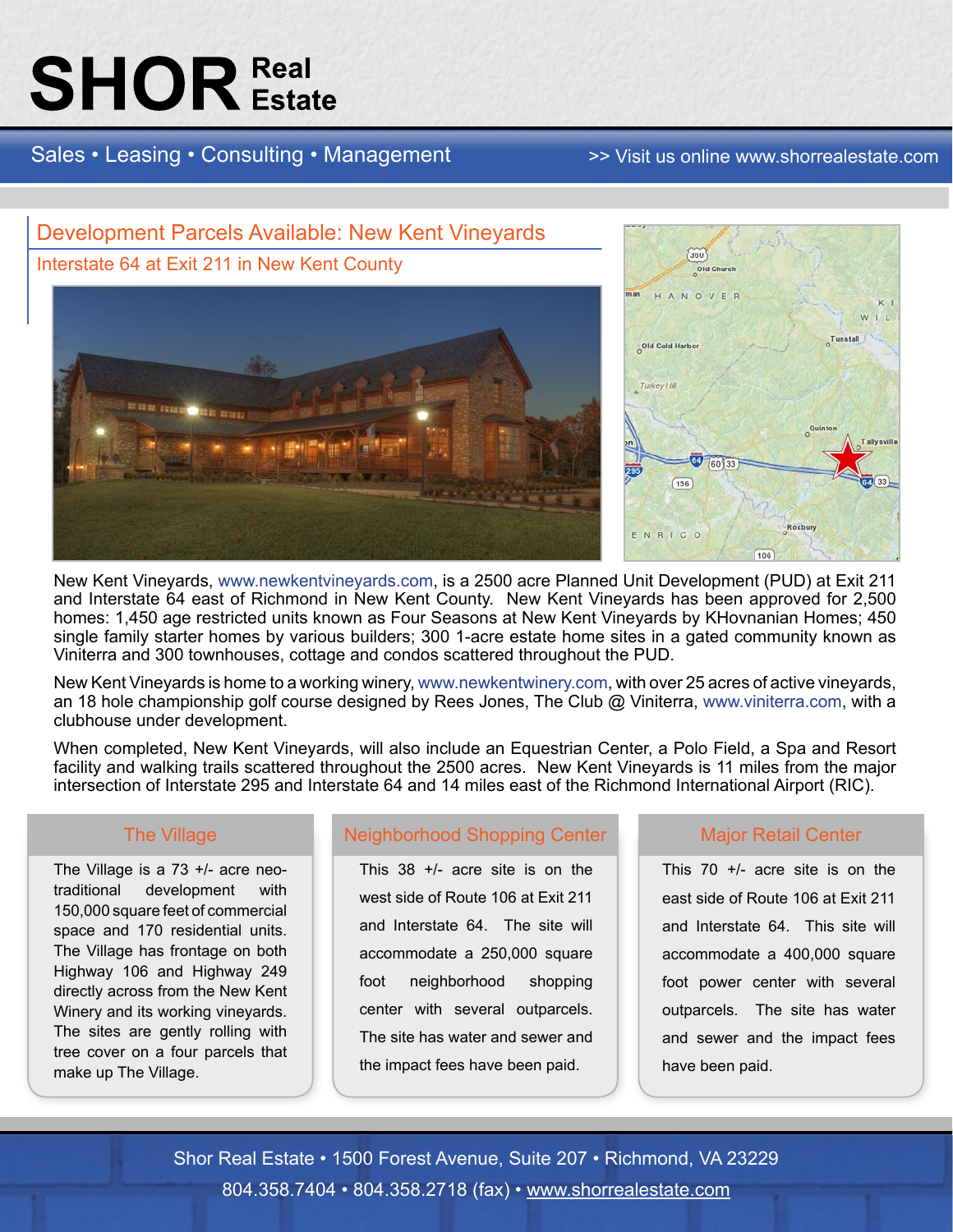# **SHOR Real**

Sales • Leasing • Consulting • Management >>> Visit us online www.shorrealestate.com

### Development Parcels Available: New Kent Vineyards

Interstate 64 at Exit 211 in New Kent County





Nathan A. Shor [nathan@shorrealestate.com](mailto:nathan@shorrealestate.com) 804.358.7404





Member of<br>International Council<br>of Shopping Centers

Shor Real Estate • 1500 Forest Avenue, Suite 207 • Richmond, VA 23229 804.358.7404 • 804.358.2718 (fax) • [www.shorrealestate.com](http://www.shorrealestate.com)